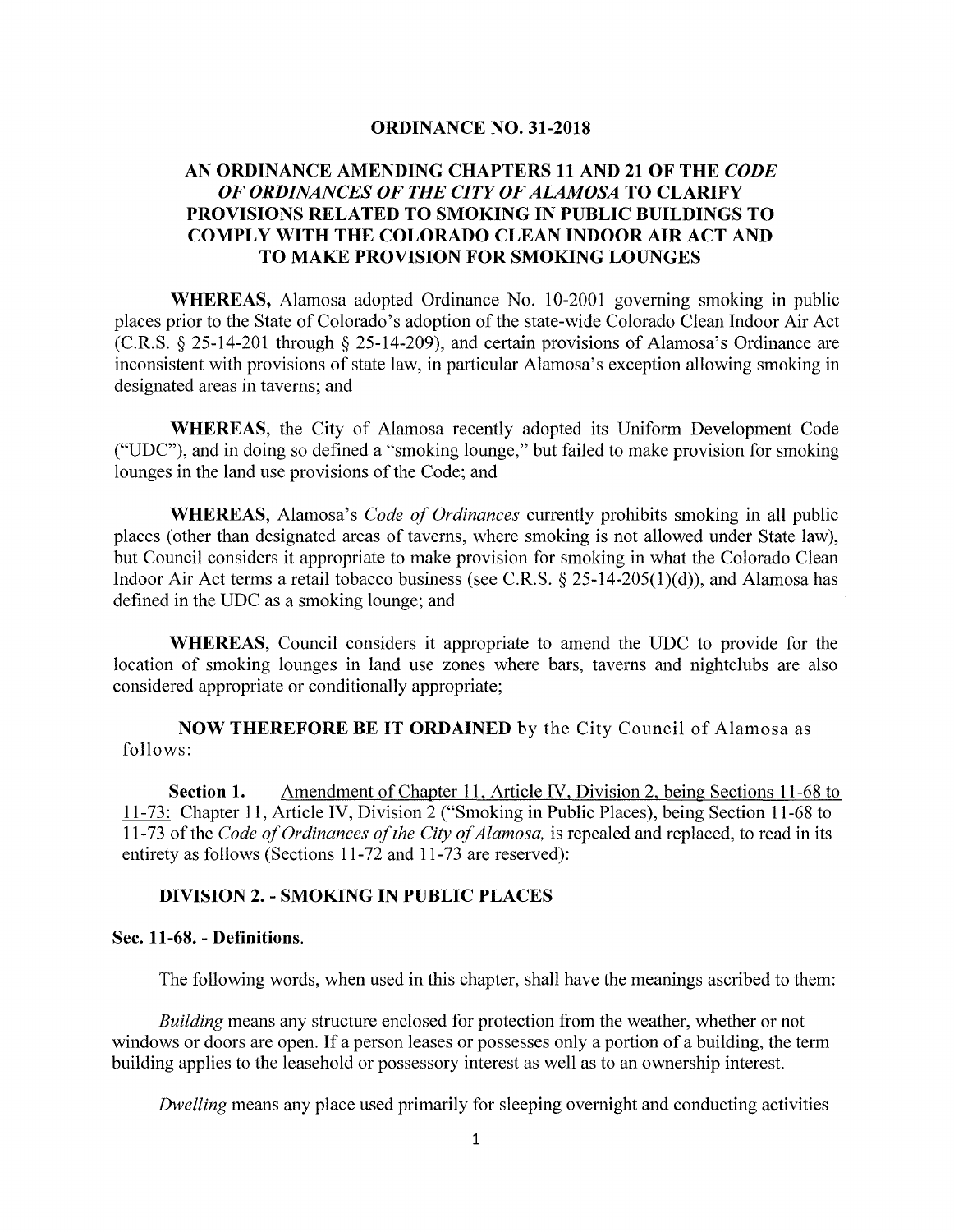of daily living, including, without limitation, a hotel or motel room or suite or a hospital, hospice or nursing home room, but not the lobby, common elevator, common hallway, or other common area of a hotel, motel, hospital, hospice or nursing home lobby.

*Entryway* means the outside of any doorway used by the public leading into any public building, plus a 25 foot radius outside the doorway.

*Public,* when used to describe or identify a building, means a building which is wholly or partially accessible for use by the public at will during hours of patronage, whether or not the use by the public is for commercial or non-commercial purposes.

*Smoke or smoking* shall mean the combustion of any cigar, cigarette, pipe or similar article, using any form of tobacco or other combustible substance in any form, or the possession of any lighted cigar, cigarette, pipe or similar article, using any form of tobacco or other combustible substance in any form.

*Smoking lounge* means a retail tobacco businesses in which on-premises smoking is allowed, or a private club in which tobacco is smoked on the premises.

*Tobacco business* means an enterprise engaged primarily in the sale, manufacture, or promotion of tobacco, tobacco products, or smoking devices or accessories, either at wholesale or retail, and in which the sale, manufacture, or promotion of other products is merely incidental.

## **Sec. 11-69. - Smoking prohibited within public buildings.**

(a) No person shall smoke within or within the entryway to any public building, except:

(1) Within any dwelling this prohibition applies only to an entryway, lobby, common elevator, common hallway, or any other common area of a dwelling; this prohibition does not apply to portions that are not public.

(2) In a properly licensed and permitted smoking lounge.

(3) In a building or on property which is owned or operated by the United States Government and not subject to regulation by the city, and which has not been designated as a no-smoking area by the manager of such area.

(b) Nothing in this chapter shall prevent an owner, lessee, primary manager or person in control of any place, including, without limitation, any motor vehicle, outdoor area, or dwelling, from prohibiting smoking completely in such place. Within a place so restricted, it shall be unlawful to fail, neglect, or refuse to abide by such a private prohibition.

**Sec. 11-70. - Additional responsibilities of proprietors.** No owner, lessee, principal manager, or person in control of a public building or establishment shall fail to ask smokers to refrain from smoking in any smoking-prohibited area.

**Sec. 11-71- Violations declared.** It shall be unlawful to violate any of the provisions of this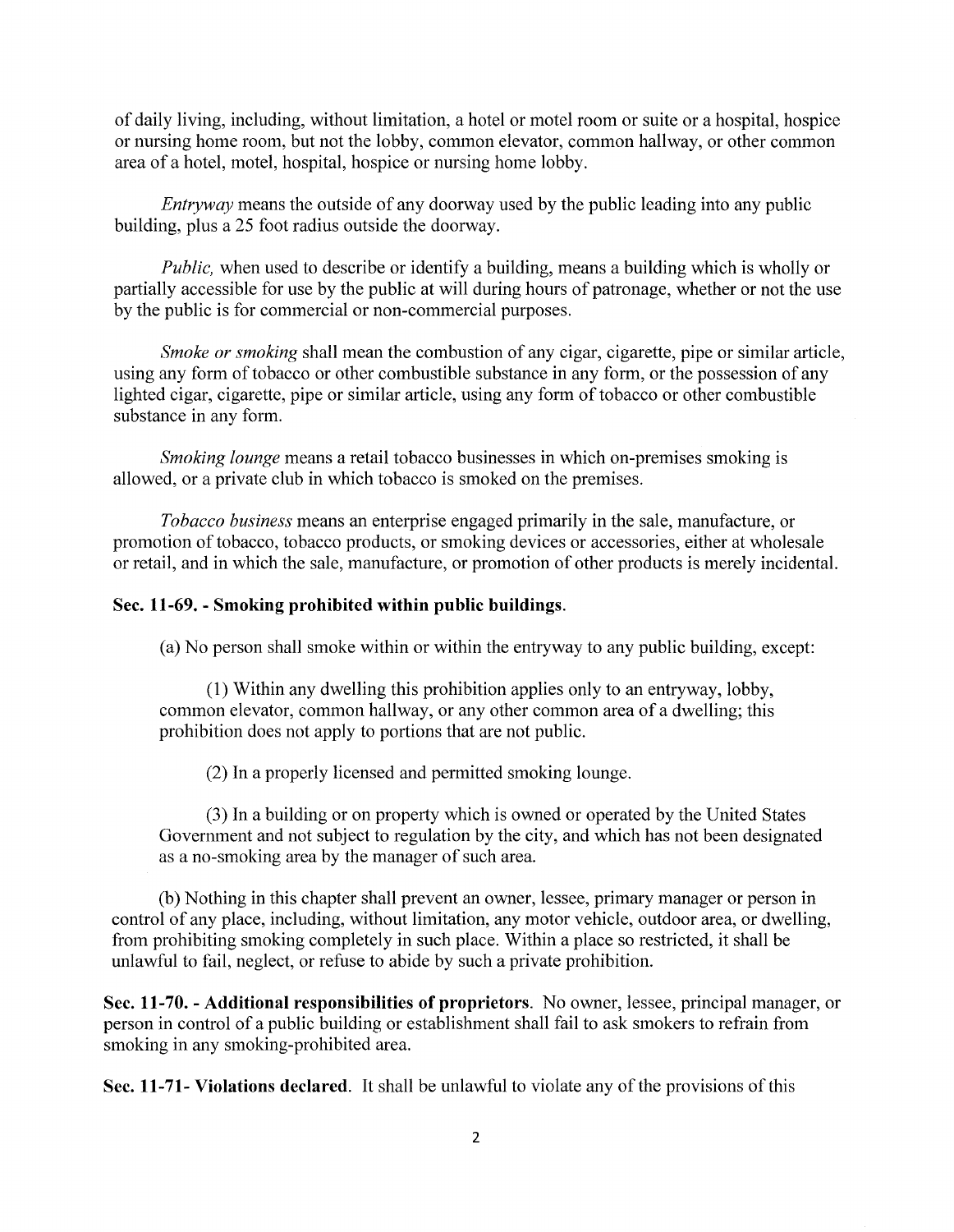division.

Section 2. Amendment of Table  $21-2-205(a)$  Table 21-2-205(a) of the Code of Ordinances of the City of Alamosa is hereby amended to add "smoking lounge" to the Hospitality portion of the table, such that it reads as follows:

| Table 21-2-205(a)<br>HOSPITALITY, RECREATION, AND ENTERTAINMENT LAND USES |       |           |                          |   |              |                          |                |    |                   |              |                          |          |
|---------------------------------------------------------------------------|-------|-----------|--------------------------|---|--------------|--------------------------|----------------|----|-------------------|--------------|--------------------------|----------|
|                                                                           | Zones |           |                          |   |              |                          |                |    |                   |              |                          |          |
| Land Use                                                                  | EN    | <b>RE</b> |                          |   |              | $\rm  RL RM RH MU CB I $ |                |    | CBD $ CA A $ Ref. |              |                          |          |
| Hospitality                                                               |       |           |                          |   |              |                          |                |    |                   |              |                          |          |
| Bar, Tavern, or Nightclub                                                 |       |           |                          |   |              | L                        | $\mathbf{P}$   | u, | $\mathbf{P}$      | L            | $\overline{a}$           | (b)(1)   |
| <b>Bed and Breakfast</b>                                                  | L     | L         | L                        | L | $\mathbf{P}$ | $\mathbf{P}$             | $\mathbf{P}$   | w. | $\mathbf{L}$      | $\mathbf{P}$ | $\mathbf{P}$             | (b)(2)   |
| Campground or RV Park                                                     |       |           |                          |   |              |                          | L              |    |                   | L            | $\mathbf{P}$             | (b)(3)   |
| Hotel or Motel                                                            |       |           |                          |   |              | $\mathbf{P}$             | $\overline{P}$ |    | $\mathbf{P}$      | P            | $\overline{\phantom{a}}$ |          |
| Restaurant, Drive-In or Drive-Through                                     |       |           |                          |   |              |                          | $\mathbf{P}$   |    |                   |              |                          |          |
| Restaurant, Indoor                                                        |       |           | $\overline{a}$           | L | L            | $\mathbf{P}$             | $\mathbf{P}$   | L  | P                 | $\mathbf{P}$ |                          | (b)(4)   |
| Restaurant, Outdoor                                                       |       |           | $\overline{\phantom{a}}$ | L | L            | L                        | $\mathbf{P}$   |    | $\mathbf{P}$      | L            |                          | (b)(5)   |
| <b>Smoking Lounge</b>                                                     |       |           |                          |   |              | L                        | $\mathbf{P}$   |    | $\overline{P}$    | L            | $\overline{\phantom{0}}$ | (b)(5.5) |

Addition of new Section 21-2-205(b)(5.5). A new Section 21-2-205(b)(5.5) Section 3. is added to the Code of Ordinances of the City of Alamosa to provide specific standards for smoking lounges as follows:

(5.5) Smoking lounge is allowed if:

a. In the MU Zone, noise generated by the use will not exceed forty-five (45) dBA at any residential building wall (within or outside the zone) between the hours of 9:00 p.m. and 7:00 a.m., and must otherwise comply with the city's noise ordinance.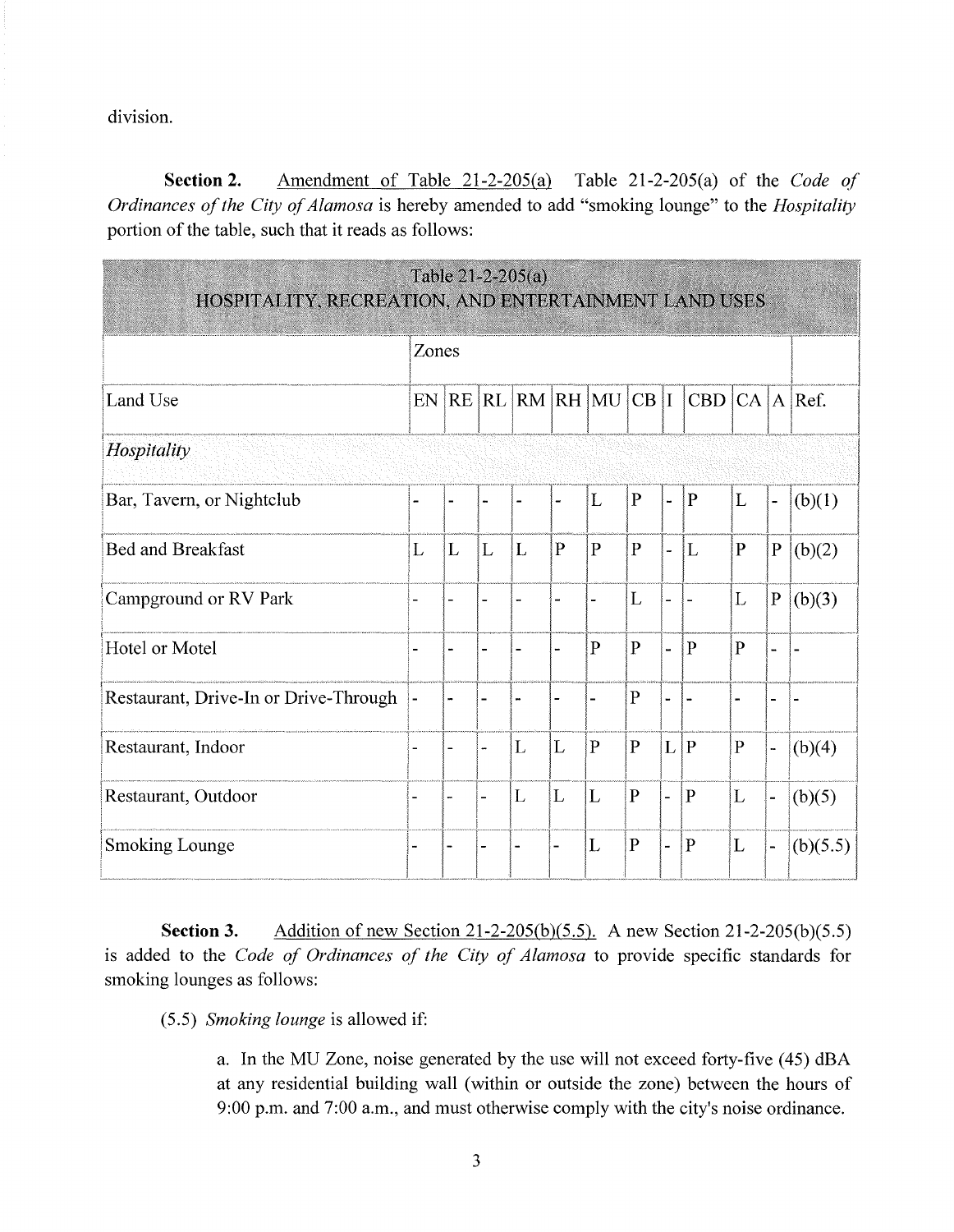b. In the CA Zone, the use is targeted towards the students, employees, or contractors of the other uses on the campus, and is incidental to the overall function of the campus.

c. The ventilation system shall assure that smoke from the smoking lounge is incapable of migrating into any other portion of the building hosting the smoking lounge or into any other building in the vicinity of the smoking lounge. If the smoking lounge is in a multi-unit building, the building must minimize uncontrolled pathways for the transfer of smoke and other indoor air pollutants between units by sealing penetrations in the walls, ceilings, and floors and by sealing vertical chases (including utility chases, garbage chutes, mail drops, and elevator shafts) adjacent to the units.

d. All business-related activities shall be conducted wholly within a building. Operation of outdoor appurtenances, such as barbecues, fire-pits, braziers or lit coals, shall not be permitted.

e. A smoking lounge is not permitted to be located any closer than the following distances from the listed uses:

(1) Residential zoning districts: five hundred (500) feet;

(2) Public or private pre-school, elementary school, middle school, junior high school or high school: five hundred (500) feet;

(3) Park or recreation facility operated by the City: five hundred (500) feet;

(4) Another smoking lounge: five hundred (500) feet.

f. No persons under eighteen (18) years of age shall be permitted within the business.

**Section 4.** General Repealer. All other acts, orders, ordinances, resolutions, or portions thereof in conflict with the sections adopted in this Ordinance, are hereby repealed to the extent of such conflict.

**Section 5.** Recording and Authentication. This ordinance, immediately upon its passage, shall be authenticated by the signatures of the Mayor and City Clerk, recorded in the City book of Ordinances kept for that purposes, and published according to law.

**Section 6.** Publication and Effective Date. This ordinance shall take effect ten days after publication following final passage. Publication both before and after final passage shall be by the title of this ordinance, which Council determines constitutes a sufficient summary of the ordinance, together with the statement that the full text of the ordinance is available for public inspection and acquisition on the City's website and in the office of the City Clerk.